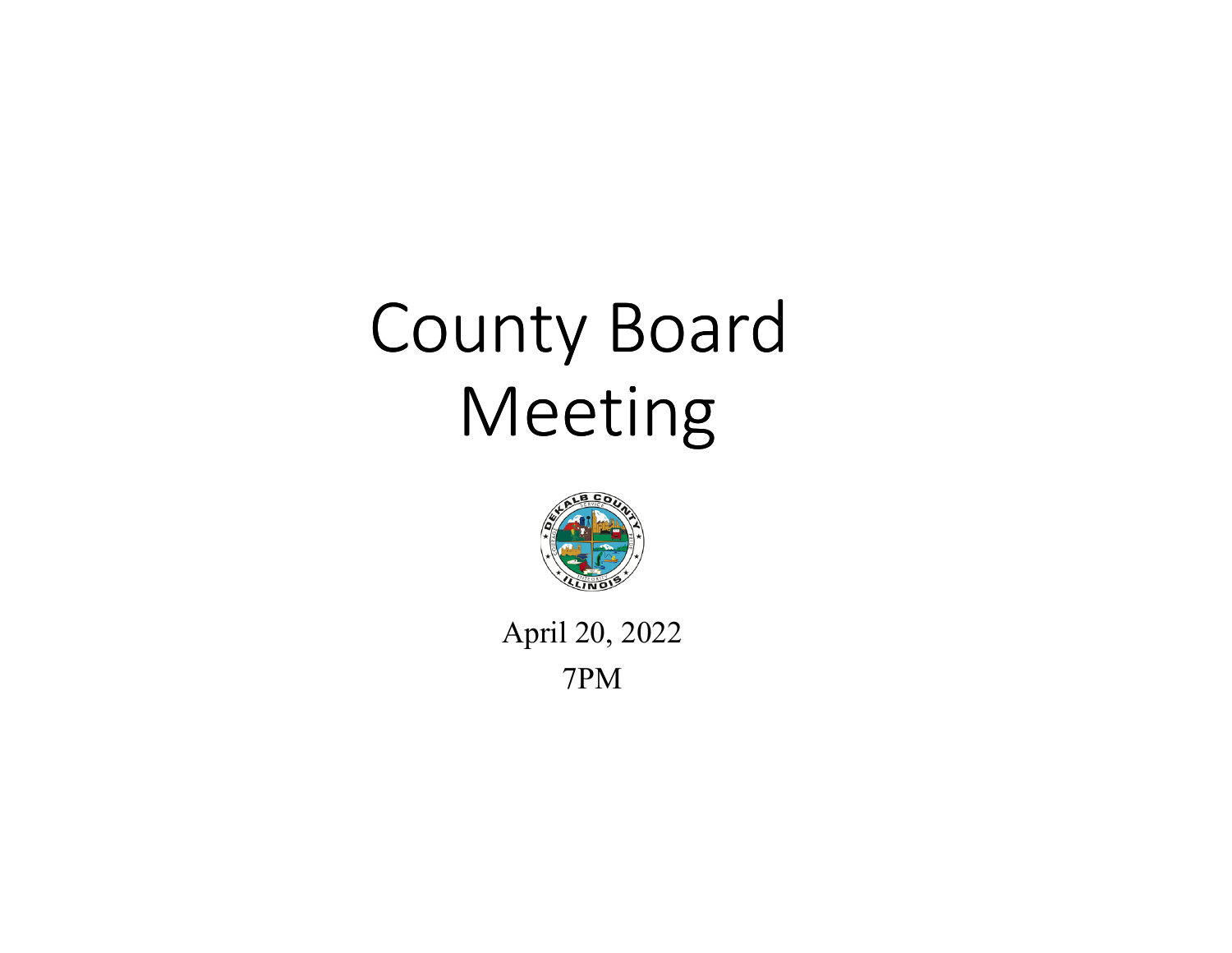## DCRNC History

- What is now called the DeKalb County Nursing Home was begun as <sup>a</sup> "poor farm" in 1853. Prior to that time when persons were in need of public assistance, due to financial or health reasons, they were referred to the township overseers of the poor. The overseers would allocate available county resources to assist these people. The County Board of Supervisors felt that the poor of DeKalb County would better be served by <sup>a</sup> centrally located facility which ultimately led to the creation of the County Home in 1945.
- The nineteen sixties were the beginning of many new concepts in health care for the elderly and chronically ill. Along with these new concepts came many new rules and regulations for the licensing of all health care facilities.
- Plans for an addition to the County Home was presented to the architect in 1966. The groundbreaking ceremony was held at 1:00 p.m. on May 8, 1968.
- • The new structure consisted of <sup>a</sup> ground floor and three stories above that. A total bed capacity of 194 beds were available on three patient units.

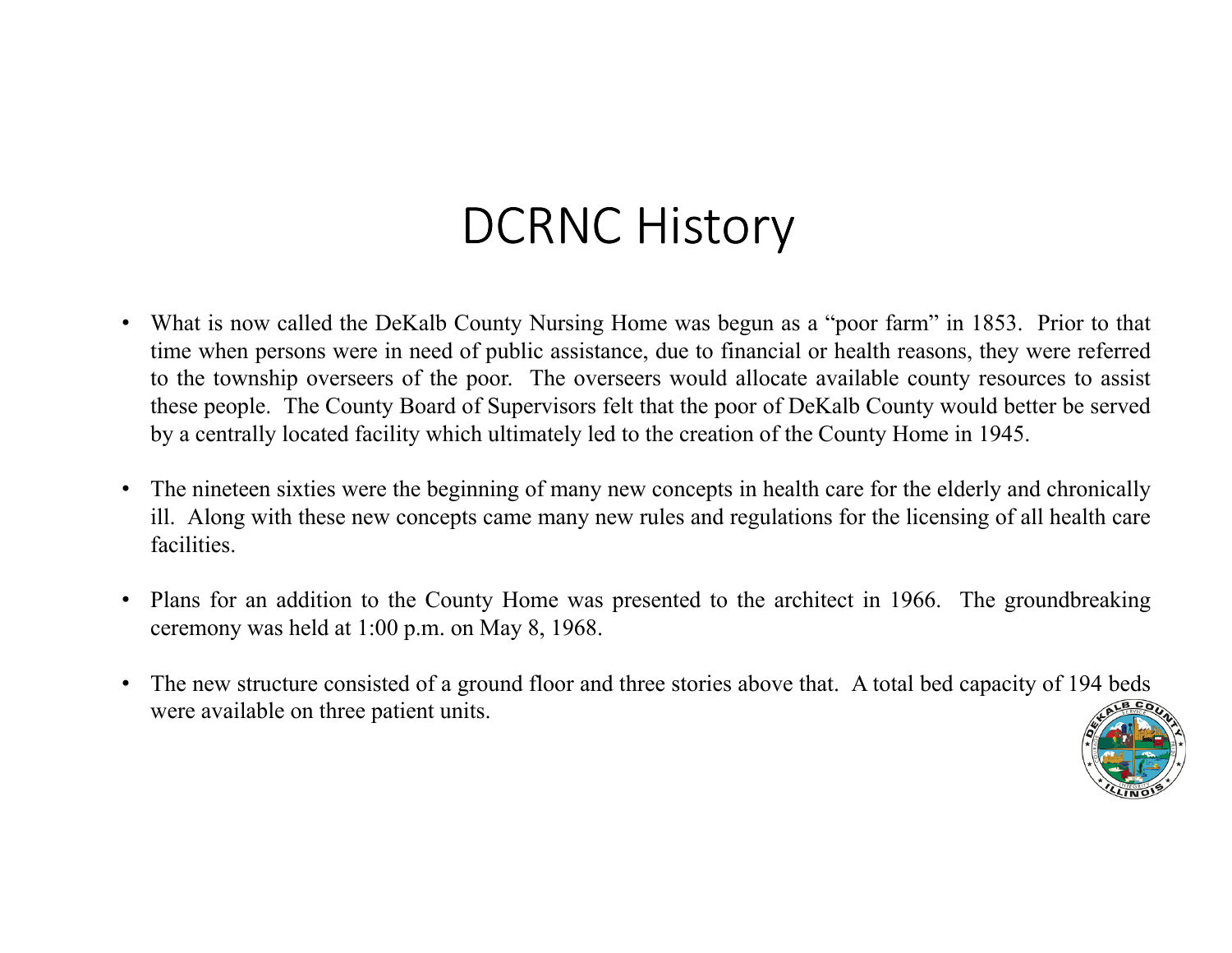# DCRNC History (continued)

- In 1991, the County was authorized after referendum to levy and collect <sup>a</sup> tax for the purpose of maintaining <sup>a</sup> prior nursing home facility, but never levied such tax over the thirty years since its passage because of an expectancy that the facility would fund itself without the necessity of tax levies.
- •MPA was hired to manage the operation in August of 1997.
- • The current facility was erected in 1998 utilizing local funds without <sup>a</sup> referendum by the voters and was occupied in March 2000.
- • The County sold \$13,000,000 in bonds in August, 2020 to pay for the Rehab & Nursing Center Expansion project. Construction activity in 2019 and 2020 was funded with Rehab & Nursing Center cash reserves and internal borrowing. The bonds were issued for 30 years at an average interest cost of 2.23% and with all debt to be retired by operating revenues of the Rehab & Nursing Center. Annual debt service payments will range from a low of about \$624,000 to a high of about \$683,000. The bonds will not be fully retired until December 15, 2050, subject to <sup>a</sup> call provision beginning December 15, 2030.
- •As of April 15, 2022 the daily census at the DCRNC was 126 and has 153 employees.

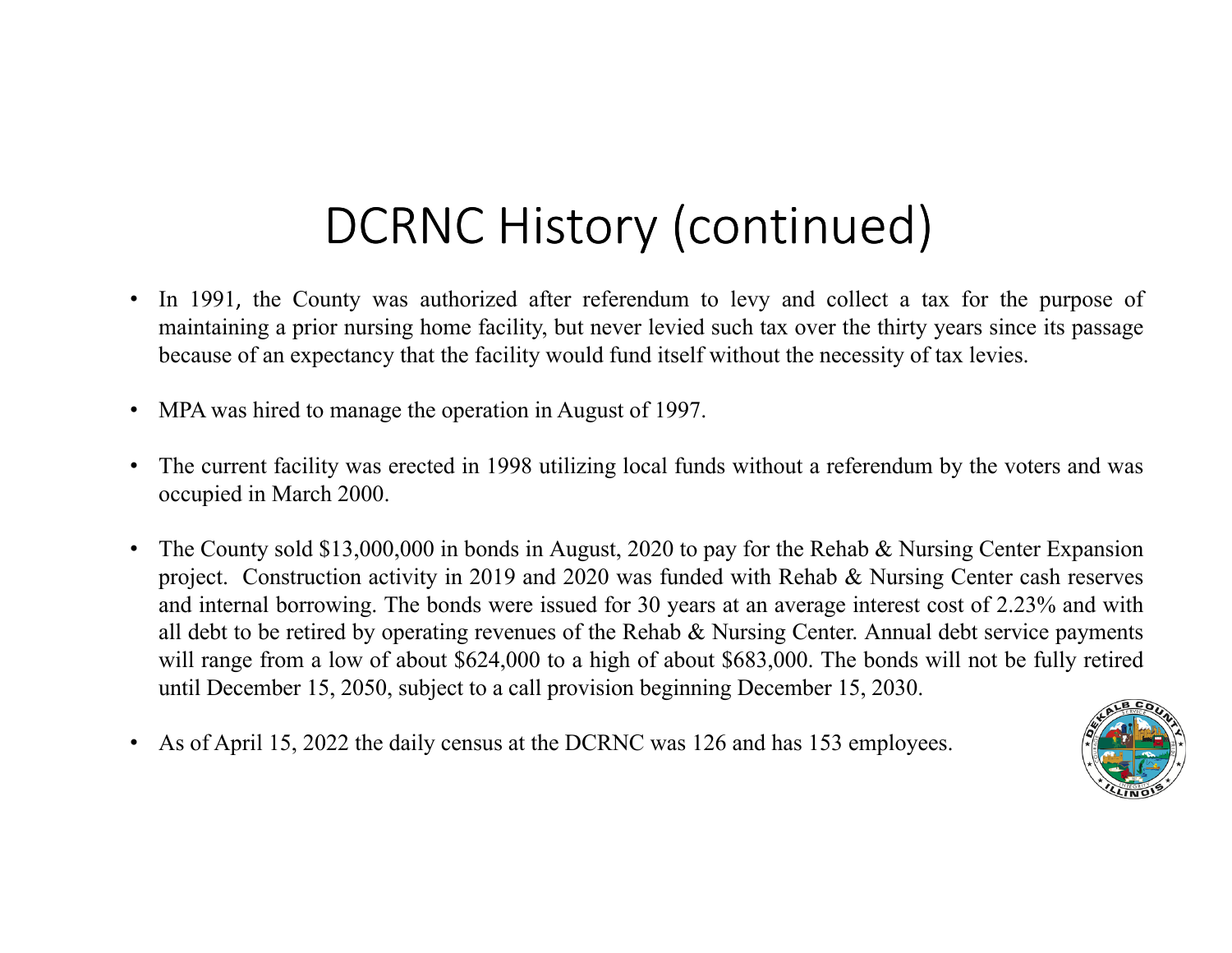# Financial Challenges

- **FY2019**: Budgets \$15,997,400 in Patient Service Revenue; Actual Revenue is \$13,905,290. \$2,092,110 short of budget projection
- • **August 2020**: The County sold \$13,000,000 in bonds for an expansion project at the DCRNC to be paid from operating revenues over the next 30 years. The debt service averages \$661,500 per year for a total of \$19,846,449.
- $\bullet$  **FY2020**: Budgets \$16,654,000 in Patient Service Revenues; Actual Revenue is \$13,839,223. \$2,814,777 short of budget projection
- •**March 15, 2021**: The Treasurer's Office noted cash flow issues with this fund.
- •**April 21, 2021**: The County Board approves a Loan of \$2,000,000 for cash flow purposes.
- $\bullet$  **October 14, 2021:** Operating Board authorizes notice to MPA that a Request for Proposals will be issued for management services. Sixty-day notice is required contractually in the event a new management company is selected.
- •**October 27, 2021**: An additional \$1,500,000 in borrowing is needed to pay accumulated invoices.

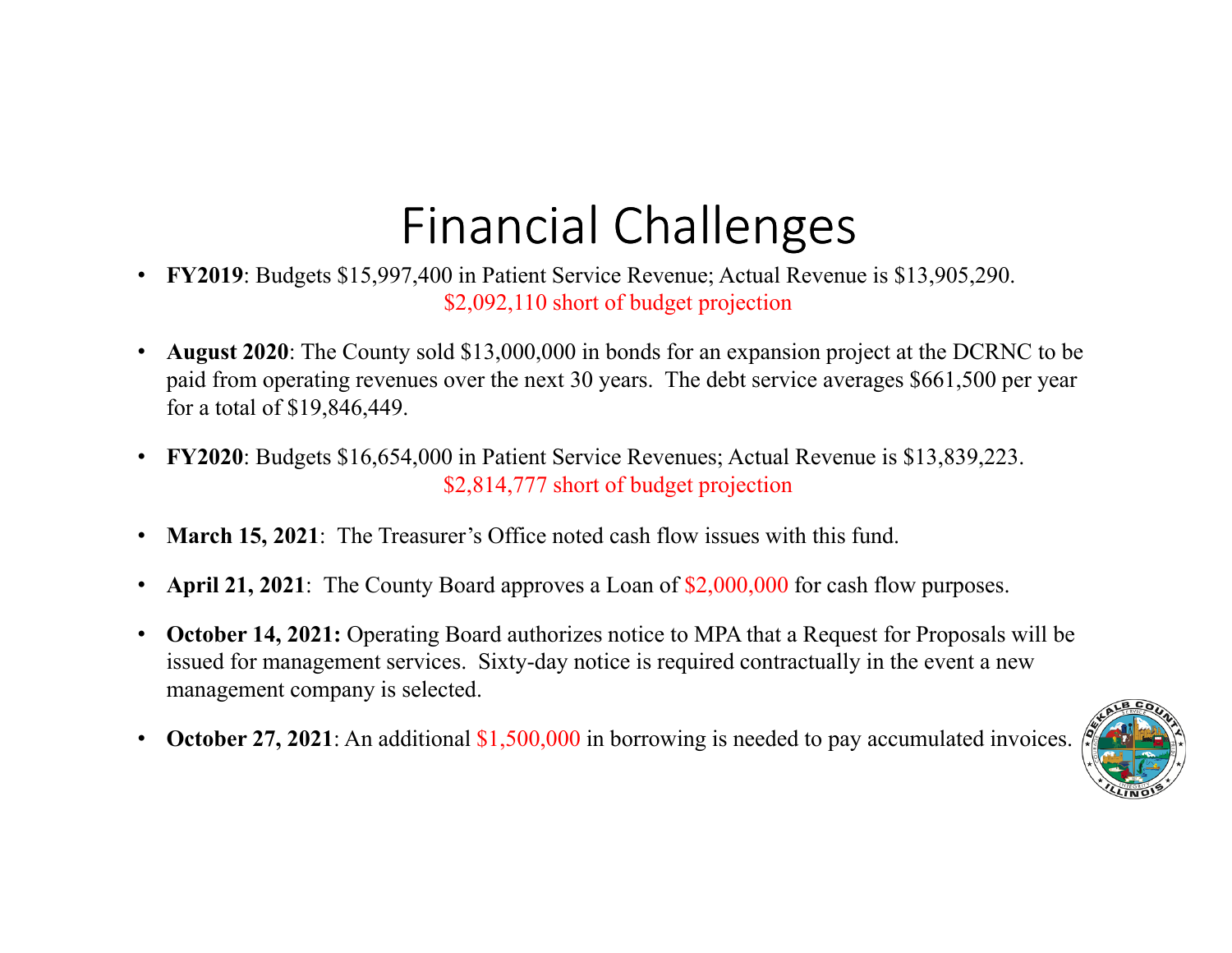## Continued Challenges

- **October 29, 2021:** MPA provides the County notice that it intends to terminate their agreements with the County on December 31, 2021.
- $\bullet$ **November 5, 2021:** Receivables are reviewed with approximately \$1,800,000 to be written off as bad debt. The majority of the uncollectible receivables are from 2018 through 2020 and are related to Medicaid billing and <sup>a</sup> failure to file eligibility and claims within prescribed time limits.
- • **November 2021:** An additional \$1,000,000 in borrowing is needed to pay for accumulated invoices and payroll obligations.
- **December 2021:** An additional \$800,000 in borrowing is needed to pay accumulated invoices and payroll obligations.
- **December 31, 2021:** Management Performance Associate's agreemen<sup>t</sup> to serve as the Management Company of the DCRNC ends.
- $\bullet$ **January 1, 2022:** The County Board assumes oversight of governance of the DCRNC operations. The Health and Human Services Committee will be the direct repor<sup>t</sup> with financial updates provided to the Committee of the Whole.

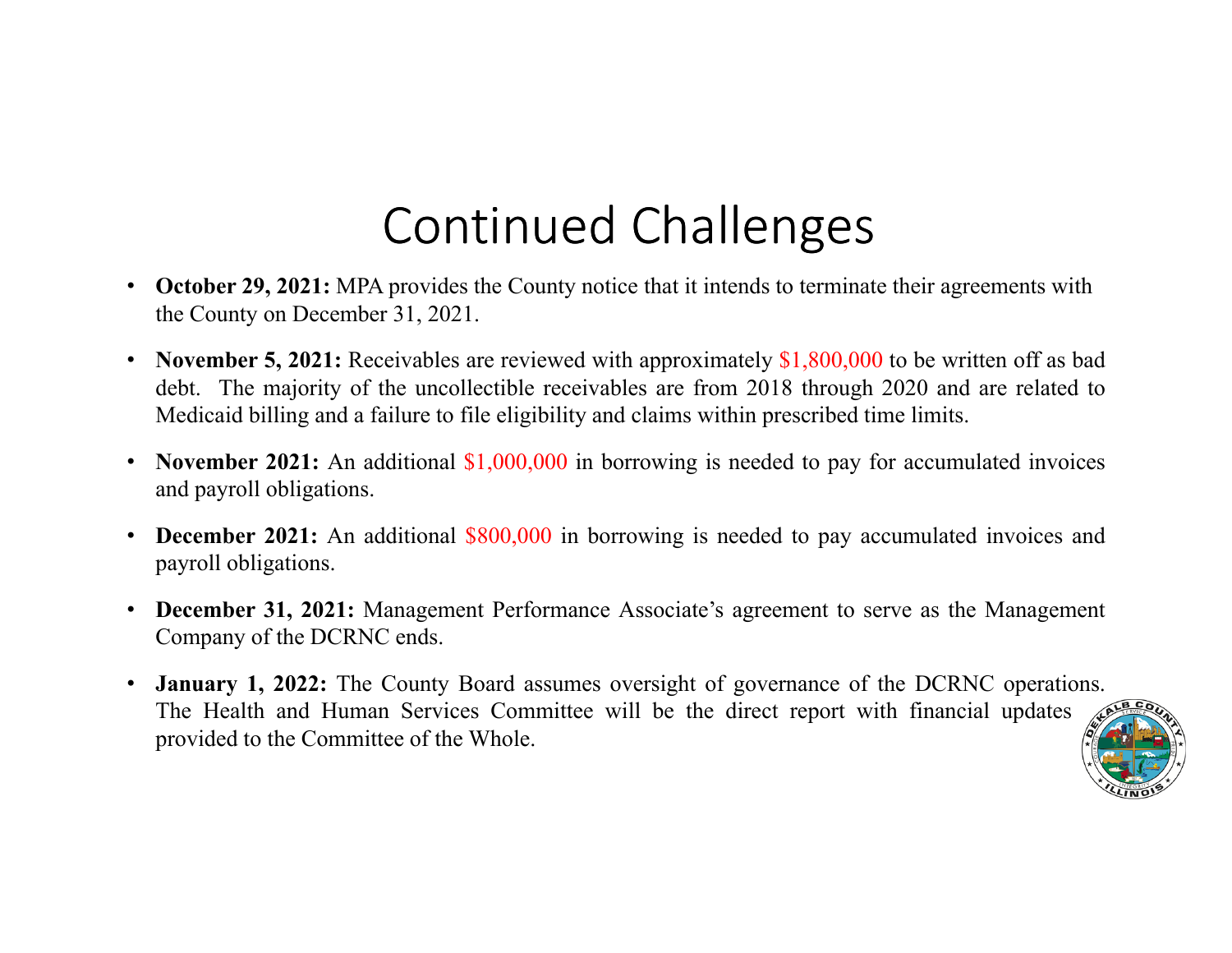## Continued Challenges

- •**January 1, 2022:** The DCRNC enters into agreement with Jordan Healthcare to assist with assessment and collection of receivables and to assist with current billing.
- • **January 4, 2022:** Met with Architect to work toward receiving occupancy for Activity Center and warming kitchens. Occupancy was permitted in late February by City of DeKalb and IDPH.
- • **January 2022:** The County Board approves an agreemen<sup>t</sup> with Marcus and Millichap to provide an understanding of the processes for each of the options including <sup>a</sup> new managemen<sup>t</sup> company, leasing the property or sale of the facility. As par<sup>t</sup> of the agreemen<sup>t</sup> Marcus and Millichap would serve as the County's broker in the event the County leased or sold the operation.
- $\bullet$ **February 4, 2022:** An additional \$100,000 in borrowing is needed to meet payroll obligations.
- $\bullet$ **February 18, 2022:** Another \$1,000,000 in borrowing is needed to meet accumulated invoices and payroll obligations.
- •**March 16, 2022:** Another \$500,000 is needed to meet accumulated invoices and payroll obligations.

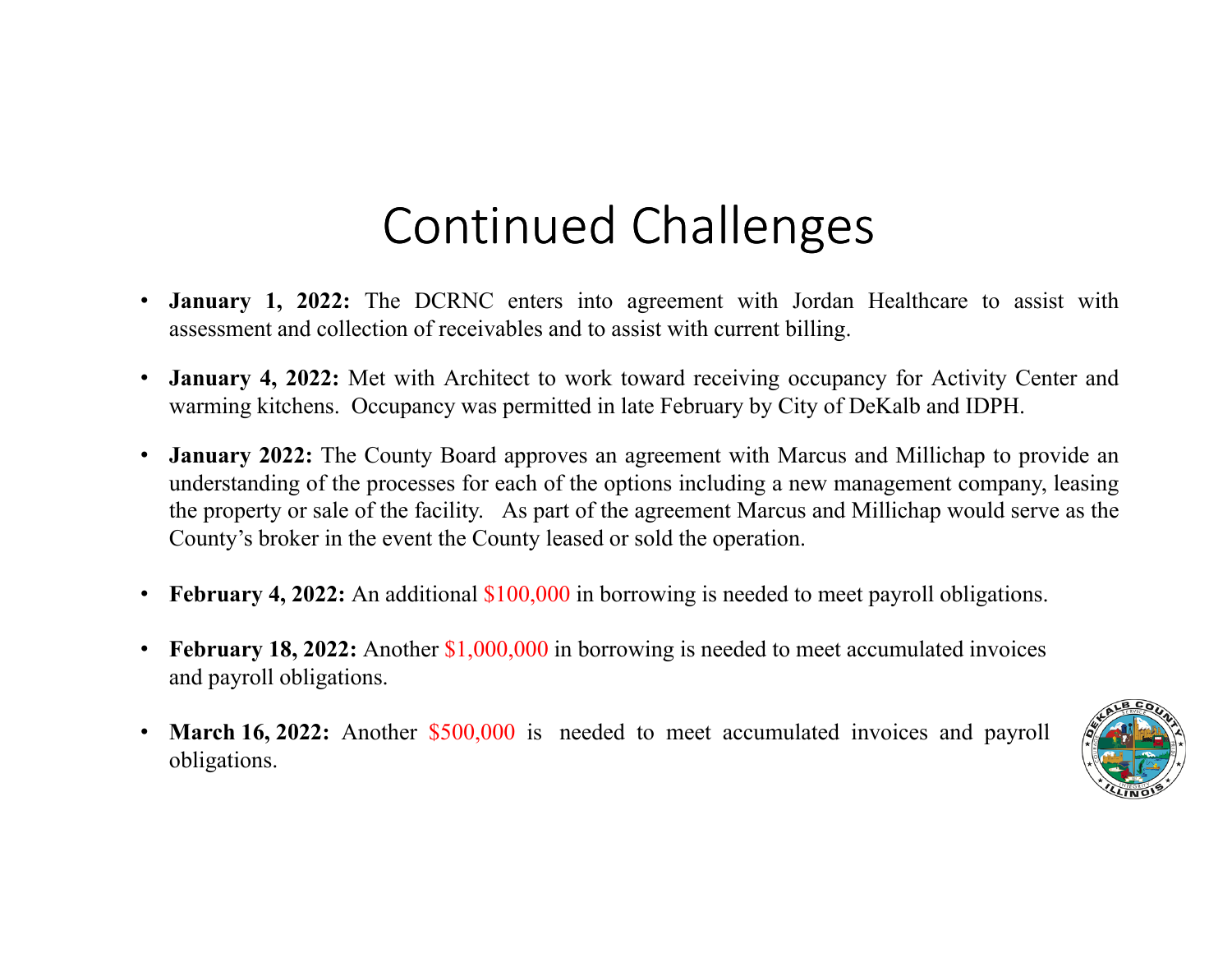#### County Board Support

A total of twenty-one County Board or County Board Committee meetings included agenda items related to the financial challenges at the DCRNC and the County has committed \$6,900,000 for cash flow purposes with an additional \$525,000 anticipated on April 29<sup>th</sup>.

**Finance Committee (6)** 

April 7, 2021 – April 14, 2021 – May 5, 2021 – June 2, 2021 – August 4, 2021 – October 6, 2021

**Health and Human Services (2)** January 3, 2022 – February 7, 2022

**Committee of the Whole (7)**

October 13, 2021 – November 10, 2021 – December 1, 2021 – January 12, 2022 – February 9, 2022 – March 9, 2022 – April 13, 2022

**County Board (6)** April 21, 2021 – October 20, 2021 – December 8, 2021 – January 19, 2022 – March 16, 2022 – April 20, 2022

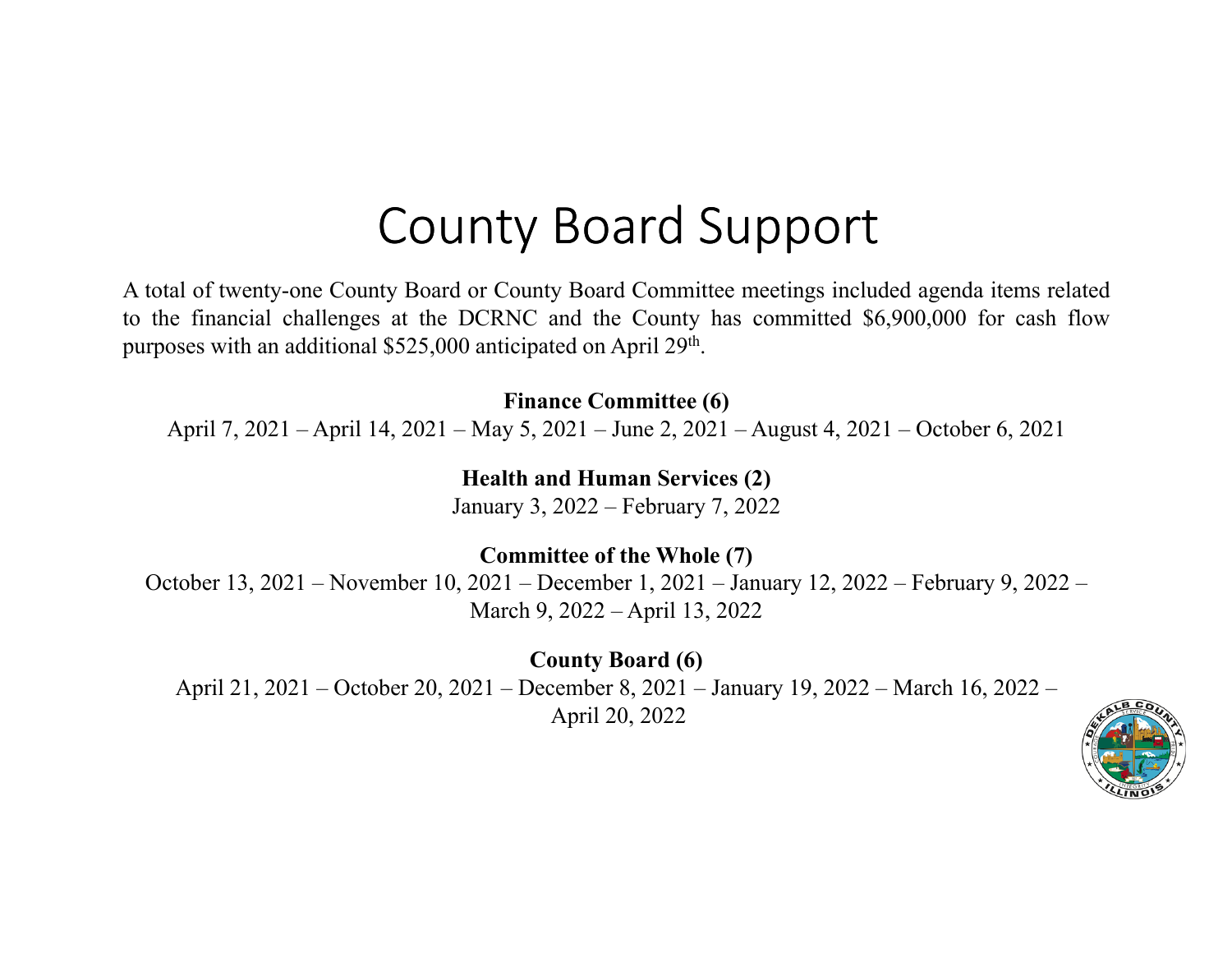#### Current Financial Position

\*Liability on County Borrowing: (\$7,425,000)

\*\*Receivables  $+$ \$3,746,780 Potential Balance:

(\$3,678,220)

\*Borrowing from Asset Replacement Fund, Opportunity Fund and Special Projects Fund which have the largest unrestricted funds, other than the General Fund. Includes estimated borrowing needed for March claims and April payroll.

\*\*March 31, 2022 Aging Report of \$7,317,718 less \$2,481,357 bad debt to be written off from 2017-2020 and an additional \$1,089,581 for the bad debt allowance for 2021.

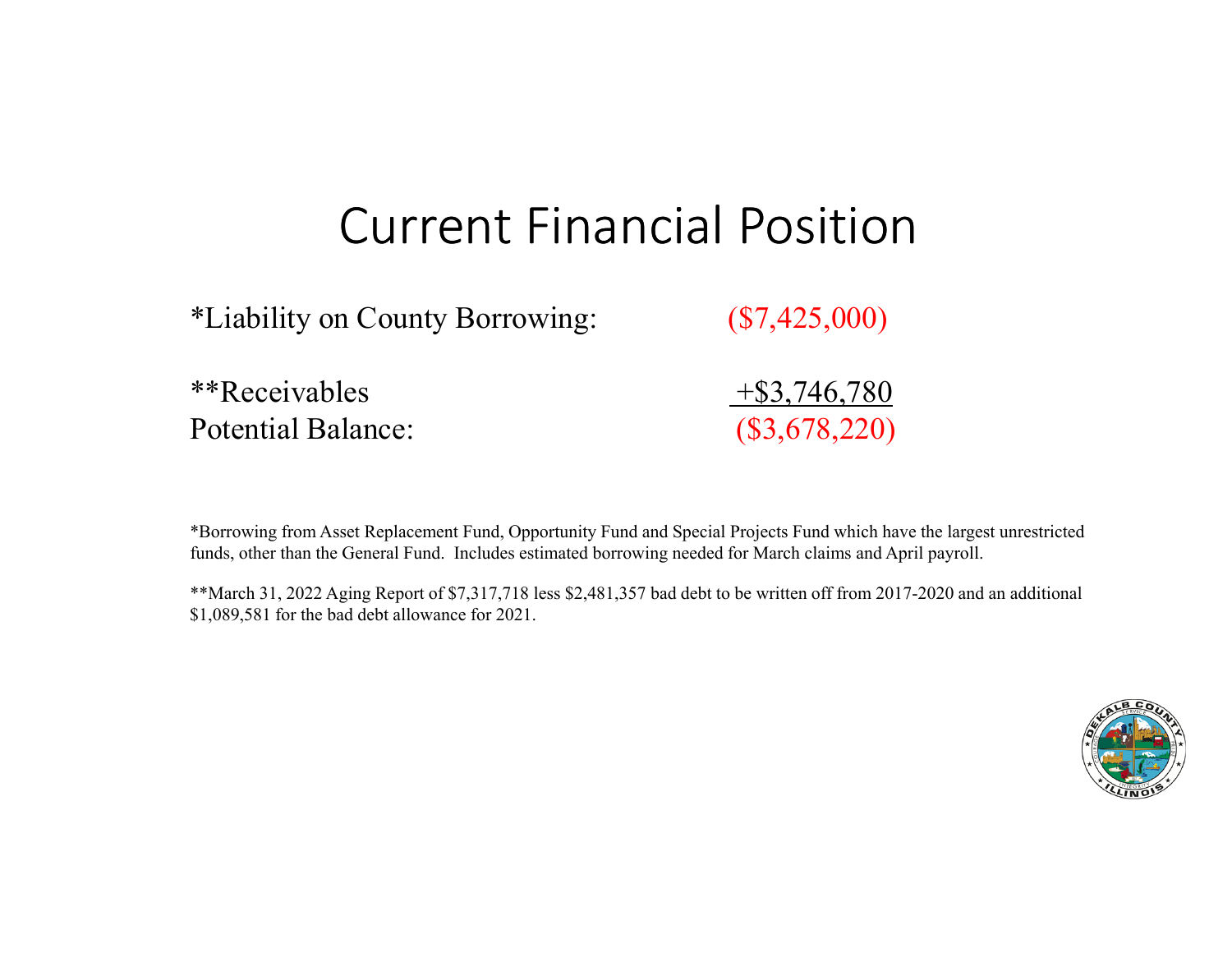#### Current Cash‐Flow Position

Bank Balance as of 4/13: \$1,405,000 Written Checks for April 20th: (\$915,000) Estimated Payroll April 15th: (\$320,000) Estimated Payroll April 29<sup>th</sup>: (\$320,000) Settlements previously approved: (\$375,000) \*Estimated Transfer Needed: (\$525,000)

\*Use an estimated transfer for April 2022 of \$525,000 for cash flow purposes. The transfer could be slightly less if additional receivables are collected prior to the April 29<sup>th</sup> payroll.

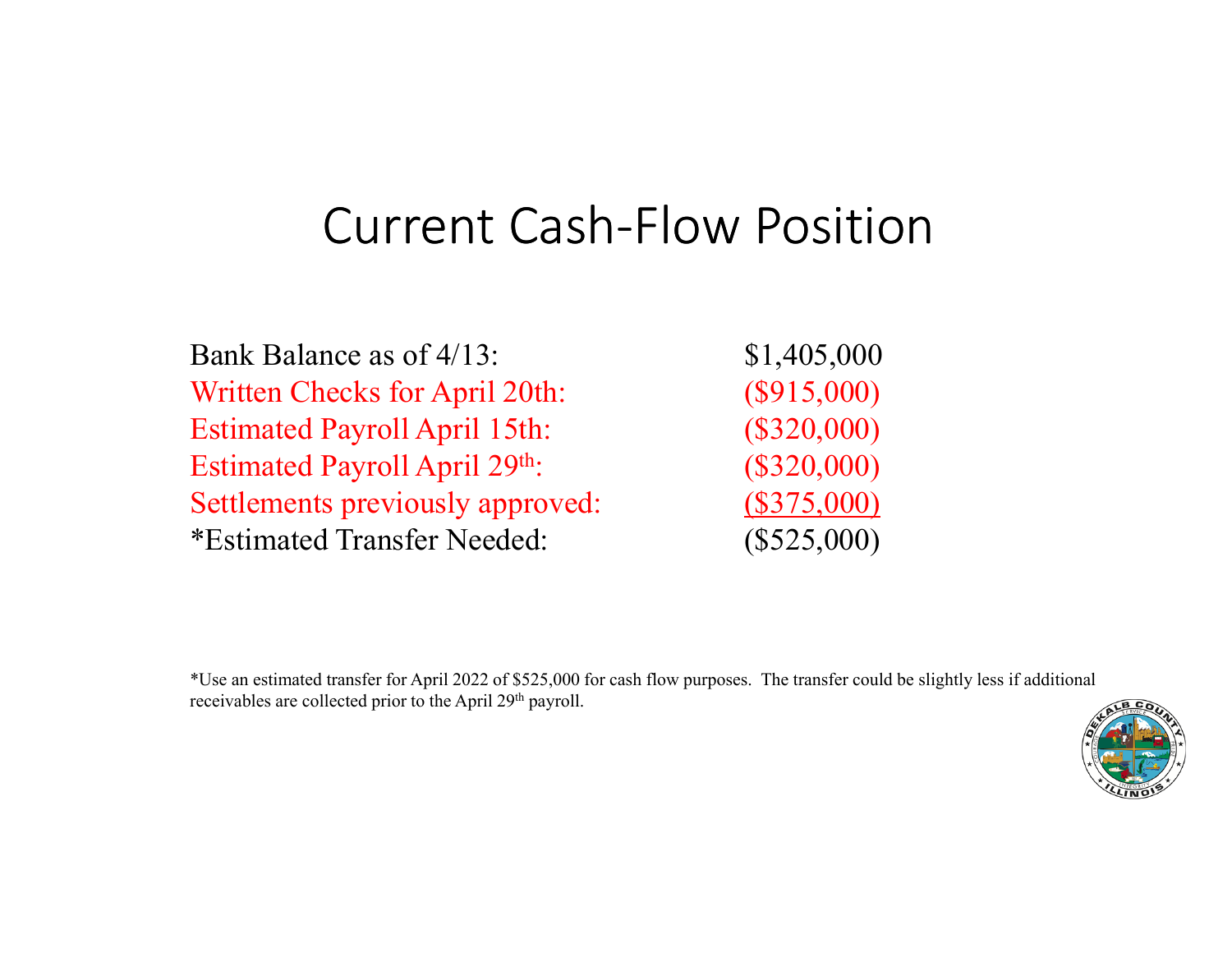#### Cash Flow Borrowing

|                             |                              | <b>Asset Replacement</b> | Opportunity Fund | <b>Special Projects</b> | Total     | Unallocated |
|-----------------------------|------------------------------|--------------------------|------------------|-------------------------|-----------|-------------|
|                             | <b>Starting Cash Balance</b> | 6,430,713                | 2,102,643        | 1,219,177               |           |             |
|                             | April                        |                          |                  |                         | 0         |             |
|                             | May                          |                          |                  |                         | 0         |             |
|                             | June                         | 1,101,000                |                  |                         | 1,101,000 |             |
|                             | July                         | 899,000                  |                  |                         | 899,000   |             |
| 2021                        | August                       |                          |                  |                         | 0         |             |
|                             | September                    |                          |                  |                         | $\Omega$  |             |
|                             | October                      | 1,500,000                |                  |                         | 1,500,000 |             |
|                             | November                     | 1,000,000                |                  |                         | 1,000,000 |             |
|                             | December                     |                          | 800,000          |                         | 800,000   |             |
|                             | January                      |                          |                  |                         | 0         |             |
| 2022                        | February                     |                          | 600,000          | 500,000                 | 1,100,000 |             |
|                             | March                        | 500,000                  |                  |                         | 500,000   |             |
|                             | <b>Current Cash Balance</b>  | 1,430,713                | 702,643          | 719,177                 |           |             |
|                             | April                        | 450,000                  | 75,000           |                         | 525,000   |             |
|                             | May                          |                          | 300,000          |                         | 300,000   |             |
|                             | June                         |                          | 170,000          | 130,000                 | 300,000   |             |
|                             | July                         |                          |                  | 300,000                 | 300,000   |             |
| 2022                        | August                       |                          |                  | 150,000                 | 300,000   | 150,000     |
|                             | September                    |                          |                  |                         | 300,000   | 300,000     |
|                             | October                      |                          |                  |                         | 300,000   | 300,000     |
|                             | November                     |                          |                  |                         | 300,000   | 300,000     |
|                             | December                     |                          |                  |                         | 300,000   | 300,000     |
|                             | 2022 Budgeted Expenses       | 987,000                  | 181,000          | 355,000                 |           |             |
|                             | <b>YTD Expense</b>           | 8,655                    | 24,000           | 223,640                 |           |             |
| Estimate Balance 12/31/2022 |                              | 2,368                    | 643              | 7,817                   | 9,825,000 | 1,350,000   |

Where does unallocated \$1,350,000 come from? Use \$1.6 million set aside for Courthouse Expansion or the General Fund? The Courthouse Expansion would be exhausted in January 2023, leaving the General Fund.

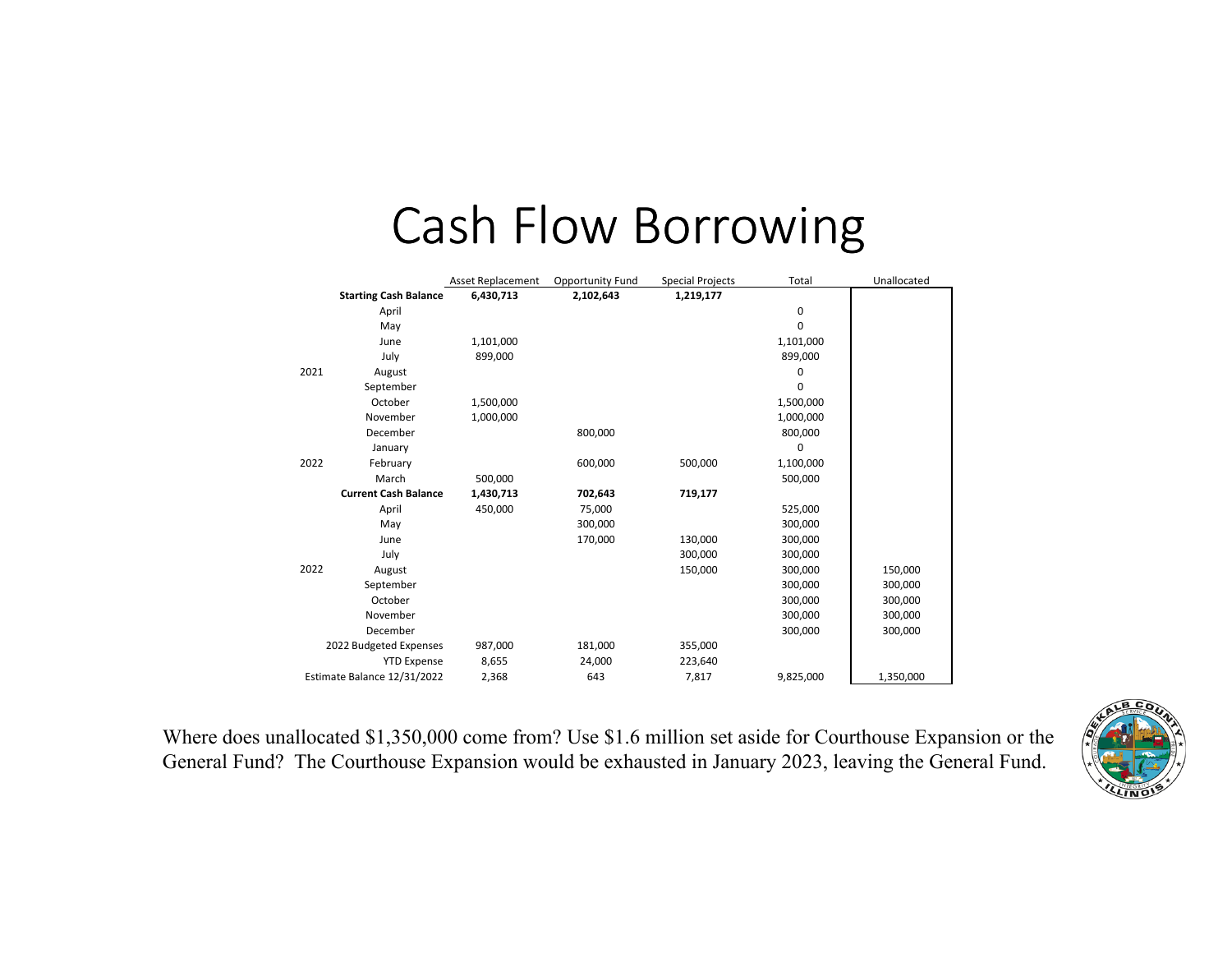# Understanding the Options

- • The County issued an Request for Information (RFI) for Brokerage & Consulting Services related to the DCRNC to bring in <sup>a</sup> consultant that could help the Board ge<sup>t</sup> an understanding of options moving forward.
- • The purpose of the RFI was to find <sup>a</sup> consultant that could help provide the County Board and Staff with a better understanding of the options for future operations of the DCRNC and ultimately assist the County in finding <sup>a</sup> new managemen<sup>t</sup> company, leasing the facility or selling the facility; whichever direction the Board decided on.
- $\bullet$ The County received one proposal from Marcus and Millichap.
- $\bullet$  The Board authorized <sup>a</sup> contract with Marcus and Millichap (Resolution 2022-04) to provide consulting services while it is determined what option is in the best interest of the DCRNC residents and residents of DeKalb County.
- • As par<sup>t</sup> of the contract, Marcus and Millichap is to serve as the broker if the DCRNC were to be sold.

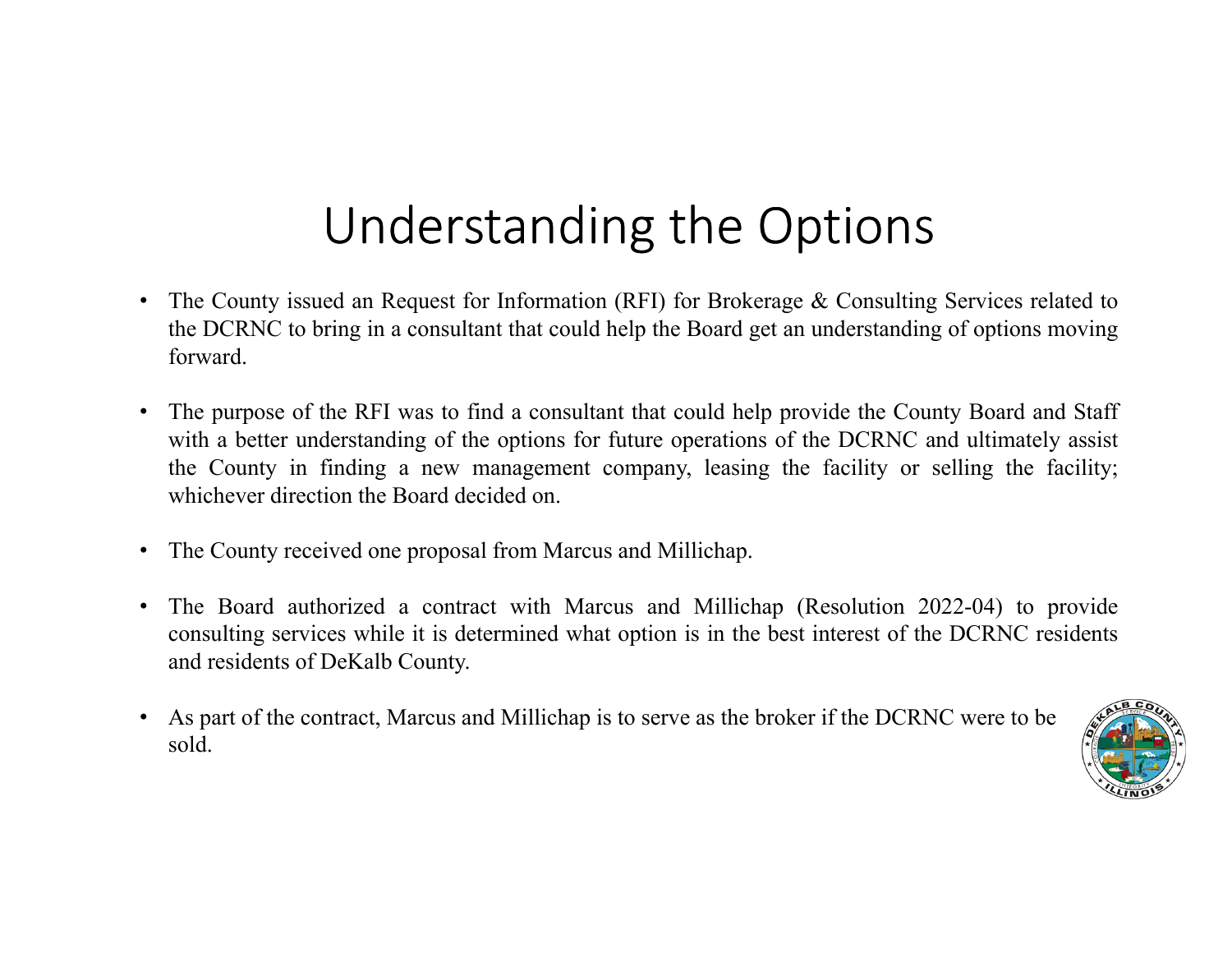#### Management Company

Approximately 90 Days



Pros:

- •Management Services can be purchased
- •Known management (usually 5% of Gross Revenue; Roughly \$600,000)

Cons:

- •The County still assumes operational liability and debt rather than the Management Company
- •Management Company is custodial in nature and has no incentive to improve the operations
- $\bullet$ Management Company may not assume back office duties
- •Potential hidden fees over and above the 5%

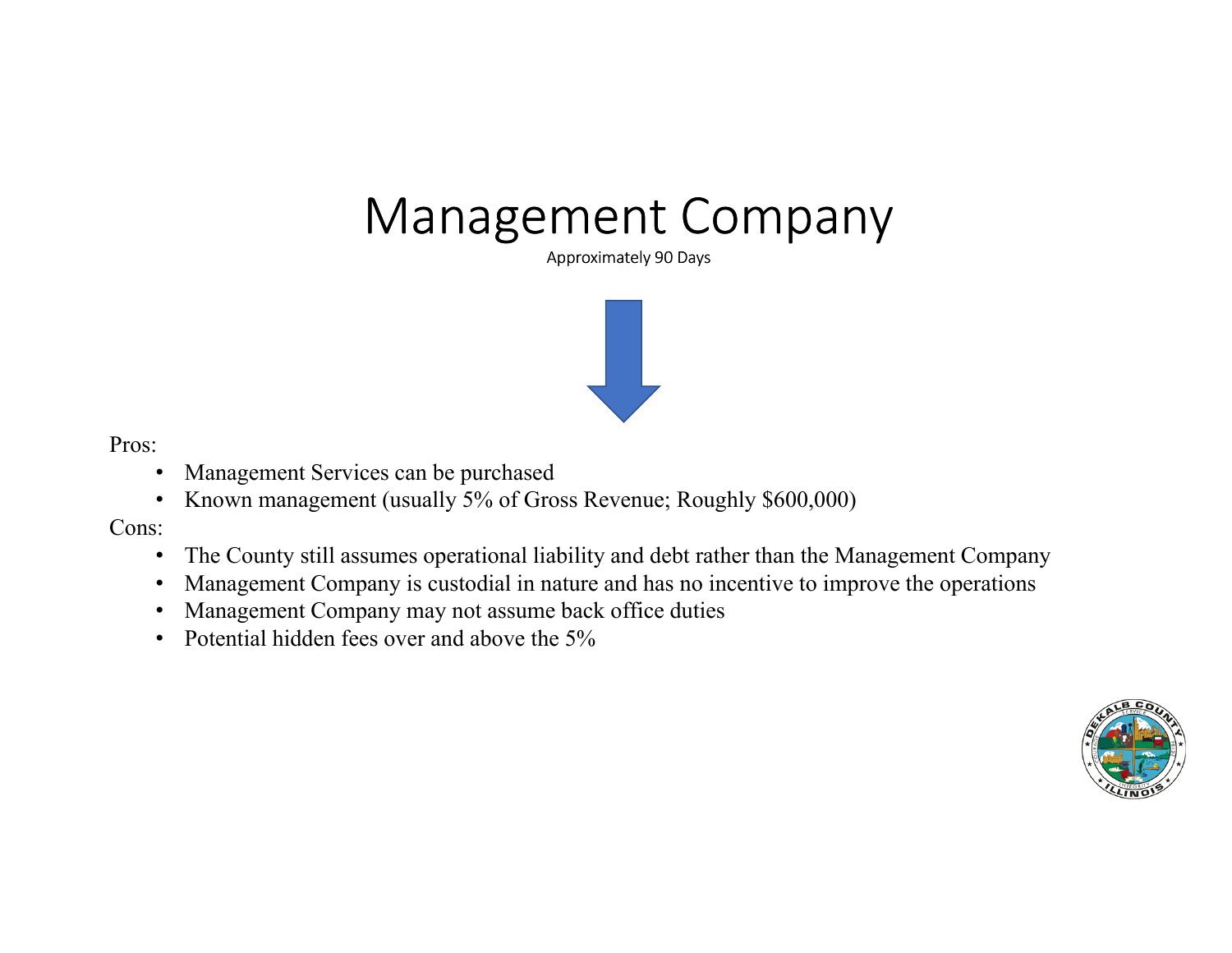

6‐9 Months



Pros:

- Professional operator takes over all DCRNC operations
- Lease Company obtains its own SNF license
- County loss ceases upon lease

Cons:

- Lease Company obtains its own SNF license; county loses its own
- Lease Company only *periodically* updates Landlord (County)
	- On Financial status
	- Healthcare Survey issues
- Lease Company will not step into loss situation

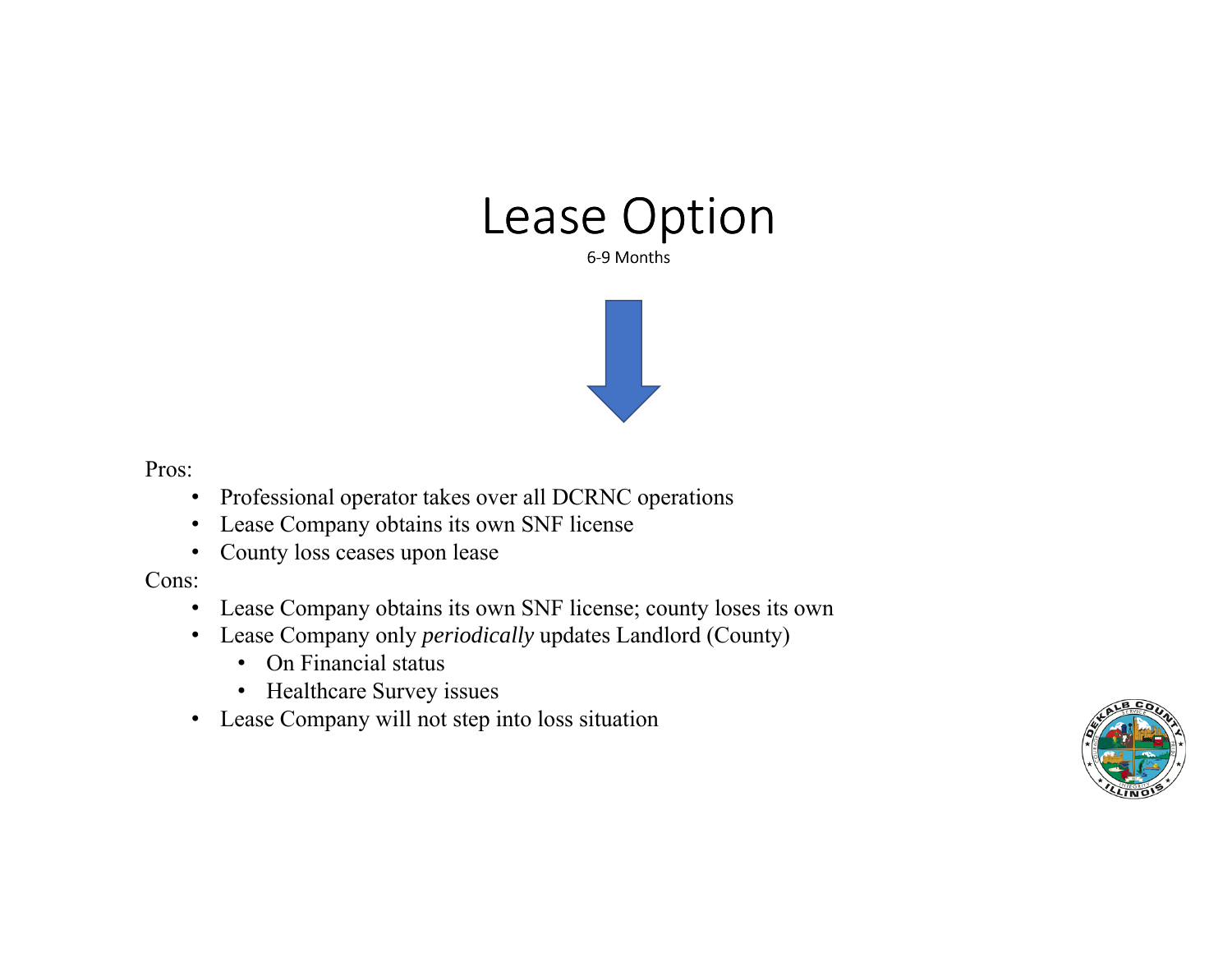

Pros:

- $\bullet$ Instant proceeds
- •Instant debt relief
- County escapes DCRNC operational / real estate liabilities
- The County would have the ability to review offers and would need a vote to accept an offer

Cons:

- The County is no longer in the skilled nursing business
- $\bullet$ County no longer owns real estate
- $\bullet$ County no longer controls the facility

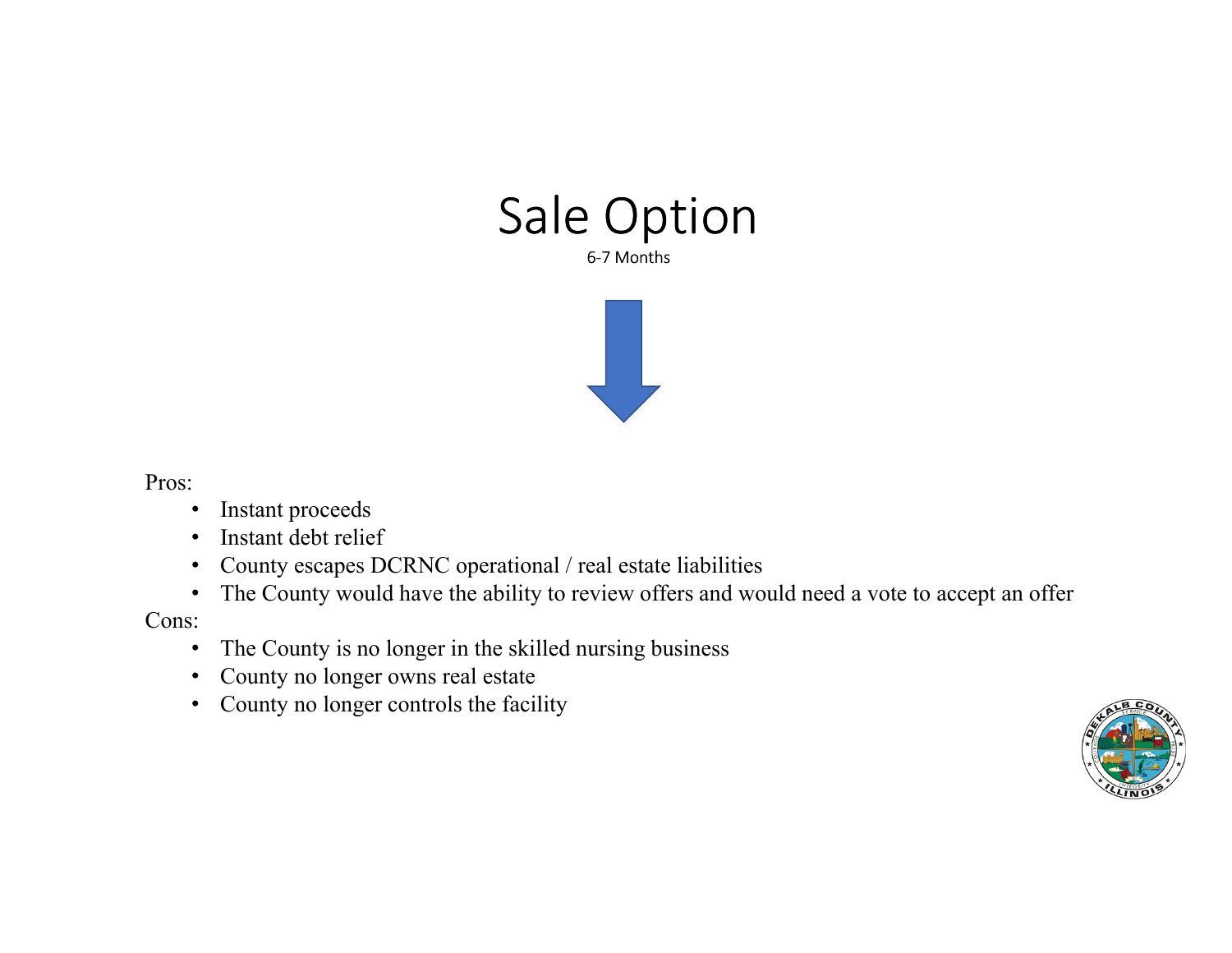## Timeline of Each Option

The flow charts below outline the estimated timeline for each of the three options outlined by Marcus and Millichap from April 2022.

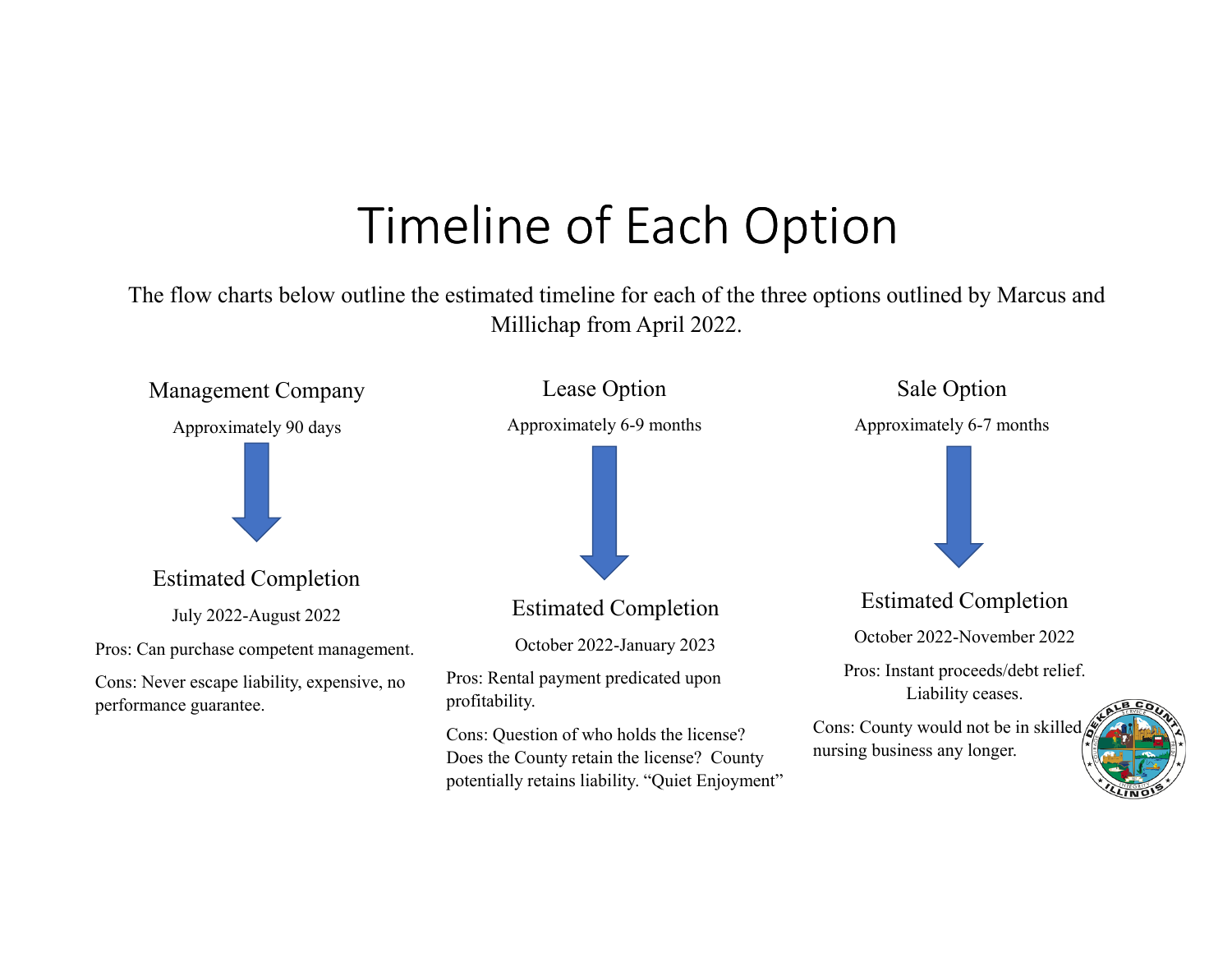# Budgeted Staffing Levels

100150 200 2013 2014 2015 2016 2017 2018 \*2019 2020 2021 2022 Budgeted Expenses Cost PerPerson

Authorized Employees vs. Census

| • Authorized | •Census |
|--------------|---------|
| Employees    |         |



| Authorized |       |                  |        | <b>Budgeted</b>           | Cost Per    |  |
|------------|-------|------------------|--------|---------------------------|-------------|--|
|            | Year  | <b>Employees</b> | Census | <b>Expenses</b>           | Person      |  |
|            | 2013  | 180.75           | 172.2  | \$14,205,400              | \$82,493.61 |  |
|            | 2014  | 181.4            | 171.3  | \$15,033,800              | \$87,762.99 |  |
|            | 2015  | 181.4            | 168.9  | \$14,359,100              | \$85,015.39 |  |
|            | 2016  | 181.4            | 176.3  | \$14,726,600              | \$83,531.48 |  |
|            | 2017  | 183.4            | 178.1  | \$14,620,900              | \$82,093.77 |  |
|            | 2018  | 183.4            | 181.2  | \$14,975,000              | \$82,643.49 |  |
|            | *2019 | 183.4            | 168    | \$15,407,900              | \$91,713.69 |  |
|            | 2020  | 186.8            | 140.9  | \$16,526,000 \$117,288.86 |             |  |
|            | 2021  | 186.8            | 120.1  | \$17,888,900 \$148,950.04 |             |  |
|            | 2022  | 186.8            | 126    | \$17,228,325 \$136,732.74 |             |  |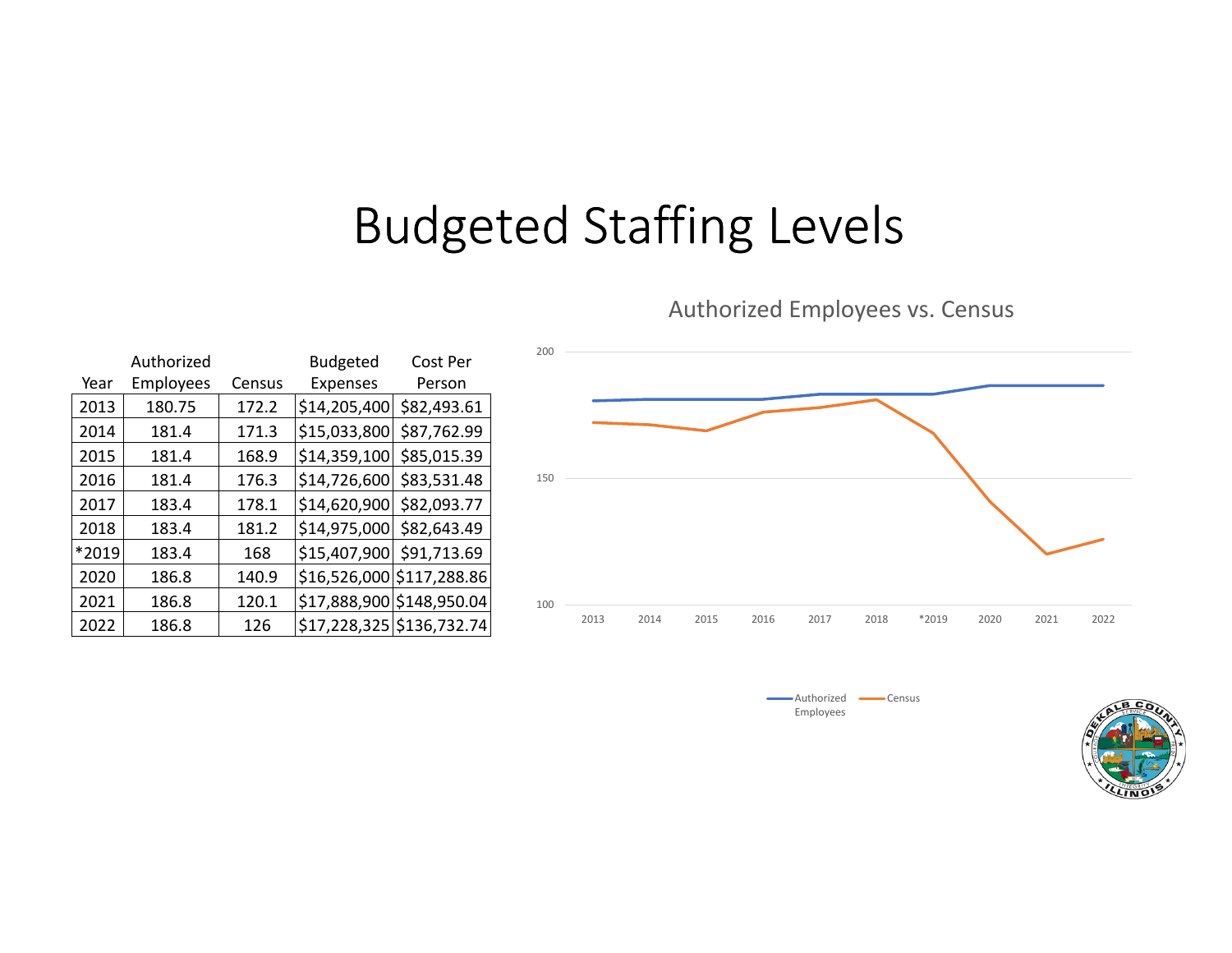## Liability Insurance

|                                 |             | <b>Insurance</b> |                  |                                             |              |
|---------------------------------|-------------|------------------|------------------|---------------------------------------------|--------------|
| <b>Facility</b>                 | <b>Beds</b> | Premium          |                  | Total Budget Premium/Budget Premium per bed |              |
| DuPage Care Center              | 575         | 1,500,000        | 43,042,169       | 0.035                                       | 2,608.70     |
| <b>Hillcrest Nursing Center</b> | 164         | 274,000          | 6,620,955        | 0.041                                       | 1,670.73     |
| <b>Sunny Acres Nursing Home</b> | 106         | 370,100          | 7,125,773        | 0.052                                       | 3,491.51     |
|                                 |             |                  | <b>Averages:</b> | 0.043                                       | 2,590.31     |
|                                 |             |                  |                  |                                             |              |
| <b>DCRNC</b>                    | 126         |                  |                  | *Estimated Range                            | \$326,379.35 |
|                                 | 189         |                  |                  |                                             | \$489,569.02 |

\*Unsettled cases will not be covered by future insurance premiums. Judgements or settlements will need to be paid from DCRNC revenues.

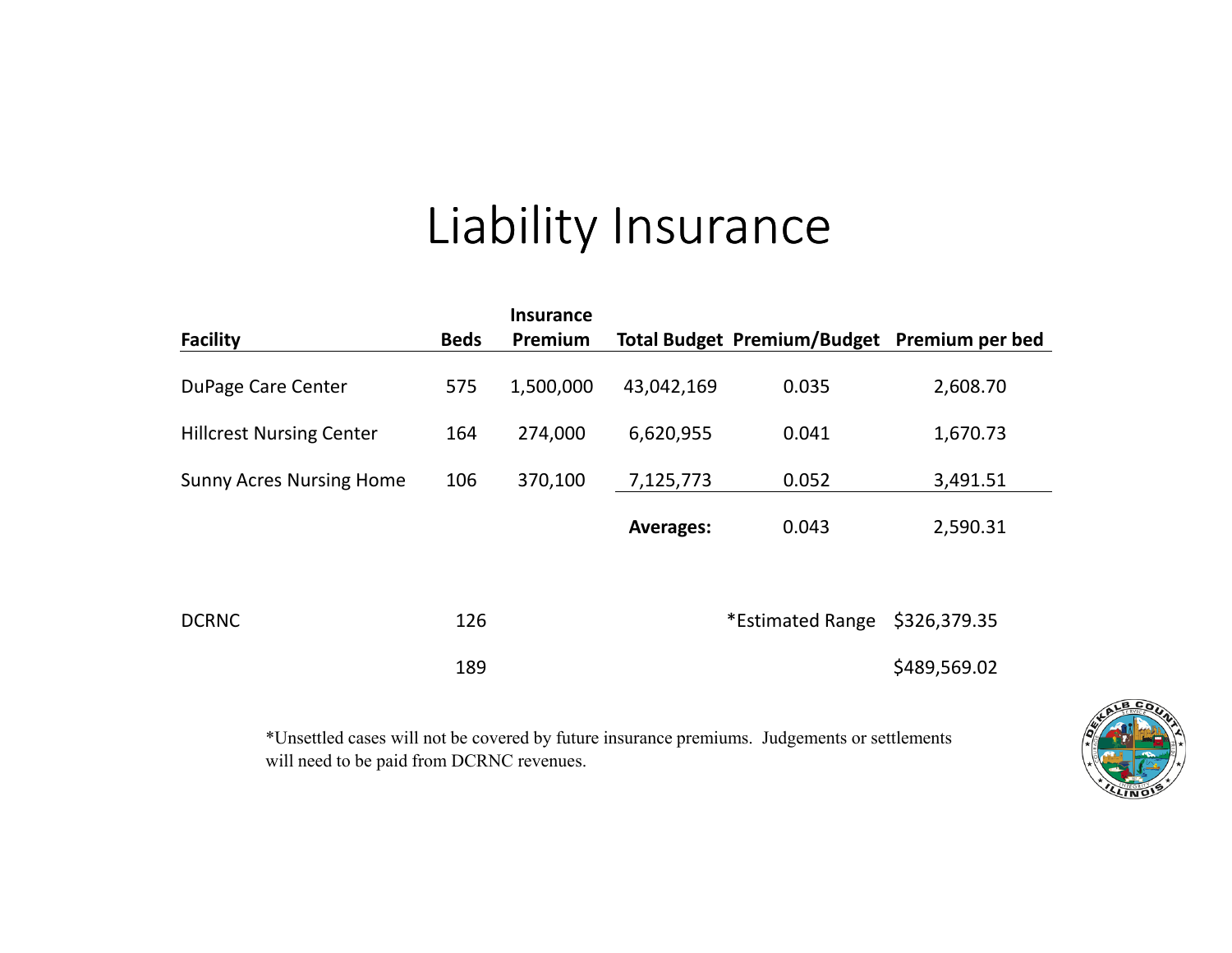## IMRF

- • All employees that work over 1,000 hours per year participate in the Illinois Municipal Retirement Fund (IMRF).
- • Employees in Tier 1 (participation started on or before December 31, 2010) are vested after eight years. Tier 1 employees can draw <sup>a</sup> reduced pension once they reach age 55 and <sup>a</sup> non-reduced pension at age 60.
- $\bullet$  Employees in Tier 2 (2011 and on) are vested after ten years. Tier 2 employees can draw <sup>a</sup> reduced pension once they reach age 62 and <sup>a</sup> non-reduced pension at age 67.
- •In the event the nursing home was no longer a public institution, participation in IMRF would no longer be possible.
- If an employee is vested they will be eligible for <sup>a</sup> pension as outlined above.
- • If an employee is not vested they can keep their contributions with IMRF in the event they work at another IMRF employer or they can take <sup>a</sup> refund of their contributions.